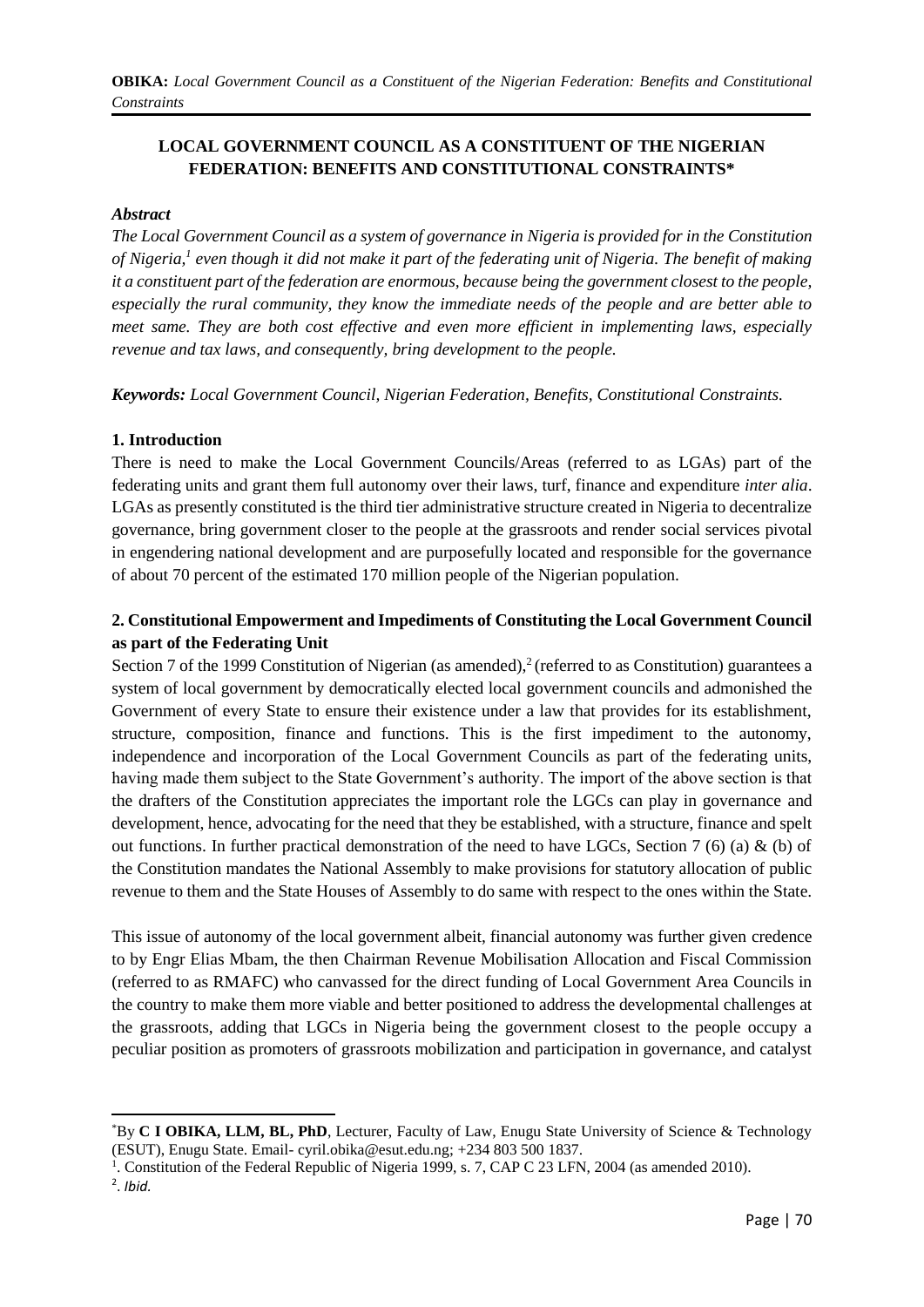#### **NAUJILJ 9 (2) 2018**

for rural development.<sup>3</sup> Accordingly, and in agreement with the Chairman of RMAFC, no meaningful national transformation can take place without a well-managed and functional Local Government Area system. Engr Mbam recalled that Local Government Administration in Nigeria has from time immemorial been an integral part of the country's governance structure even before national independence; he states that it has remained central in Nigeria's political history from the colonial era through the military regimes to the post-military democracies.<sup>4</sup> He also noted that even though Section  $7(1)$  of the Constitution of Nigeria<sup>5</sup> guaranteed the existence of a Local Government system, and states that the Government of every State shall subject to Section 8 of the Constitution, <sup>6</sup> ensure their existence under a law which provides for the establishment, structure, composition, finance and function of such council, that certain provisions of the same Constitution has constituted a clog in the wheel of progress hampering the smooth running of Local Councils in the country. For example, according to Engr Mbam, the Local Government Councils are not Members of the Federation Account Allocation Committee (FAAC) even though they are beneficiaries of the money shared by FAAC. Sections 162 (5), (6) and (7) of the Constitution of Nigeria provides as follows: Section 162 (5) of the Constitution states that the amount standing to the credit of local government councils in the Federation Account shall also be allocated to the States for the benefit of their local government councils on such terms and in such manner as may be provided by the National Assembly. The Constitution hereof sounds like it does not know these LGCs and therefore, has to rely on the States to get their funds to them. Section 3 (6) of the Constitution mandates that they shall be seven hundred and sixty-eight (768) LGCs and listed them according to the various States in the Second Column of Part 1 of the First Schedule to the Constitution, whereas, that of the Federal Capital Territory that made them seven hundred and seventy-four (774) LGCs is listed in Part 11 thereof. Having stated these constitutional facts, it is curious, why the drafters of the Constitution, did not state that the funds of the LGCs be directly paid to them.

Section 162 (6) of the Constitution states that each State shall maintain a special account to be called State Joint Local Government Account into which shall be paid all allocations to the local government councils of the State from the Federation Account and from the Government of the State. The same point above is applicable here. Their funds should be paid to them in their individual accounts. The Hon Courts of law have also followed suit and in *Attorney General of Bendel State v The Attorney General of the Federation*<sup>7</sup> Mohammed Bello, JSC (as he then was) held that the law enjoins the National Assembly to distribute the entire amount standing to the credit among the States and does not empower the National Assembly to set aside any portion of the amount as a trust to be administered or expended by the Federal Government for the benefit of the benefiting States at the absolute discretion of the Federal Government. It could be contended in favour of the court that their duty is merely to interpret the law and nothing more, but they are also Judge made laws, that come about by judicial activism, which they are all enjoined to participate in.

Section 162 (7) of the Constitution states that each State shall pay to LGCs in its area of jurisdiction such proportion of its total revenue on such terms and in such manner as may be prescribed by the

<sup>3</sup> . Revenue Mobilisation, Allocation and Fiscal Committee (RMAFC) Canvasses for Direct Funding of Local Government Councils at the National Workshop organized by the Senate Committee on States and Local Governments Administration with the theme, "Positioning Local Government as Hubs for National Transformation" assessed on 15 August, 2014 and culled from http://www.rmafc.gov.ng/RMAFC%20CANVASSES%20FOR%20[DIRECT%20FUNDING%20OF%20LGAs.](http://www.rmafc.gov.ng/RMAFC%20CANVASSES%20FOR%20DIRECT%20FUNDING%20OF%20LGAs.pdf)  [pdf.](http://www.rmafc.gov.ng/RMAFC%20CANVASSES%20FOR%20DIRECT%20FUNDING%20OF%20LGAs.pdf) 

<sup>4</sup> . *Ibid.*

<sup>5</sup> . CAP C23 LFN 2004 (as amended 2010).

<sup>6</sup> . *Ibid.*

<sup>7</sup> . (1983) LPELR-3153(SC); (1983) All N.L.R 208.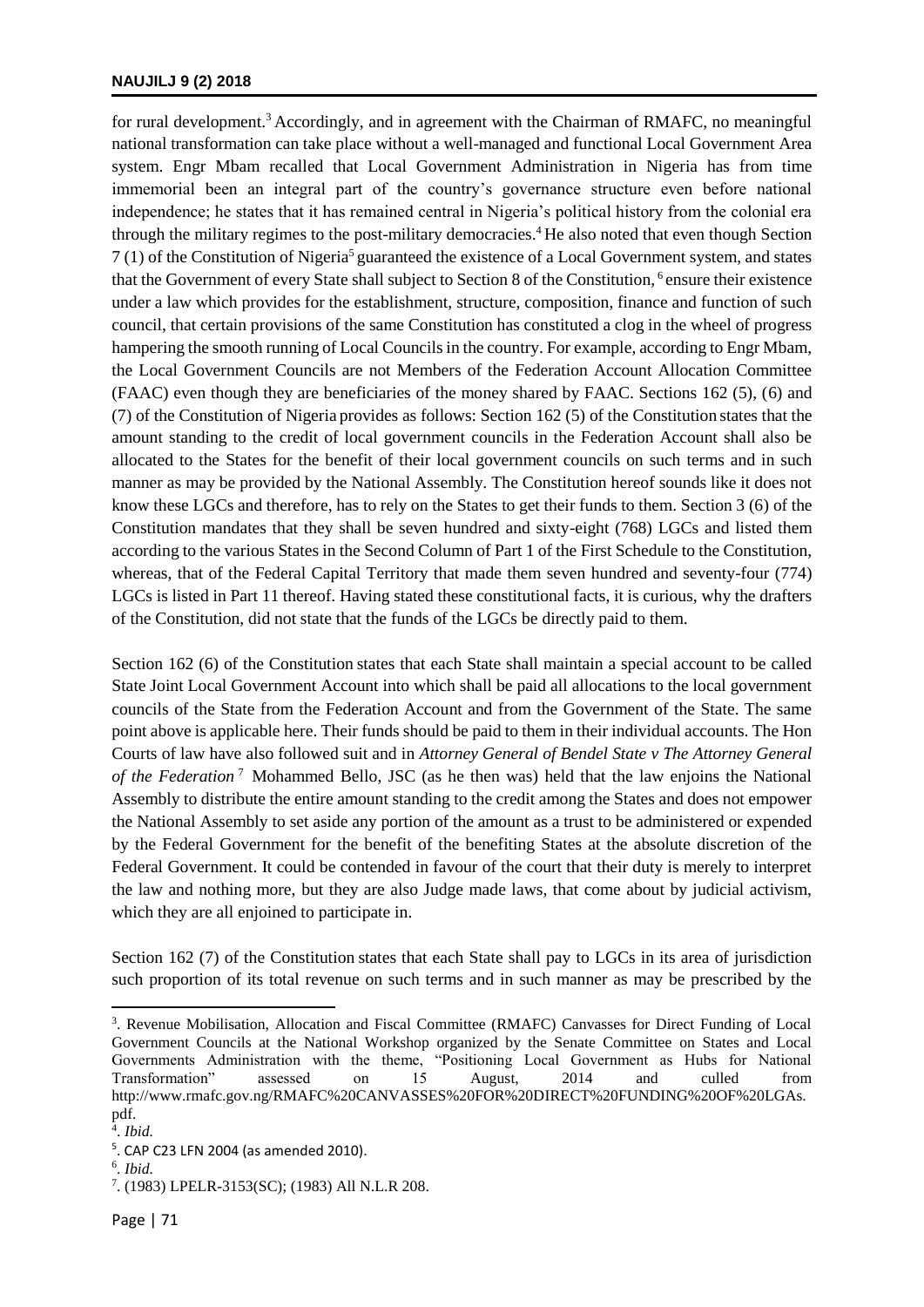National Assembly. This provision is rather ridiculous, in that, the States have not remitted the federally allocated revenue to the LGCs, how much more, "dream about the States, allocating its revenue to the LGCs". This is notwithstanding that the Hon Court deprecates such conduct as in the matter of *Attorney-*General, Plateau State v Goyol,<sup>8</sup> the Honourable Court held that although the State Governments have power to superintend the funds accruing to the Local Governments, they do not have the liberty to misapply such funds. <sup>9</sup> The Hon Court in exercising its power of judicial activism should have gone ahead to suggest payment of the money directly to the LGCs, albeit, *obiter dictum*.

Engr Elias Mbam stated that information at the disposal of the Revenue Mobilisation, Allocation and Fiscal Commission on how the State Joint Local Government Account is operated in various States of the Federation show that the allocations from the Federation Account most times do not actually reach the LGCs as allocated, with numerous allegations of manipulation of the Account at the point of disbursement adding that States hardly make their own contributions as stipulated by Section 162 (7) of the Constitution. He stated that it is the position of the RMAFC that Local Governments should be granted financial autonomy by ensuring that all monies due to them/statutory allocations from the Federation Account are all paid directly to their coffers and the State Joint Local Government Account be abolished. National Assembly should live up to its responsibilities by taking every necessary step to undertake constitutional amendments geared towards strengthening the structure, functions and operations of the Local Governments in Nigeria in order to reposition them as fulcrum of national development.

In other words, finance is essential in enabling local governments transform the lives of the rural dwellers through the provision of social services and rural infrastructures like the construction and maintenance of rural roads, markets, schools, health centers, etc. Despite the fact that the funding of local governments in Nigeria is an important aspect of fiscal federalism and intergovernmental relations, it has suffered setbacks, thus, circumventing development at the grassroots. This ugly trend is usually associated with or provoked by certain underlying factors like overdependence on statutory allocations from the Federation Account, corruption, tax evasion from citizens at the grassroots, creation of nonviable local government councils in terms of the capacity to generate finance internally and effectively utilize it for development purposes, and lack of financial autonomy. <sup>10</sup>

The present arrangement of monthly revenue allocation does not and has not yet guaranteed the local governments in Nigeria financial viability, though it is common knowledge that some State Governments hide under the toga of State Joint Local Government Account to short change the said local government of the allocated revenue.<sup>11</sup> In the light of this, there is every need for financial autonomy and viability of the local governments or municipal governments which will over time lead to effective management of resources, eradication of corruption, public accountability, fiscal autonomy, staff motivation etc which are imperatives in building capacity and sustainable development at the grassroots. This is the reason that they are said to be in a vintage position to aggregate and articulate the needs of the majority of Nigerians and facilitate rural development through the application of the needed

1

<sup>8</sup> . [2007] NWLR (Pt. 1059) 57 at 95.

<sup>9</sup> . *A-G., Abia State v. A-G., Federation* [2006] 16 NWLR (Pt. 1005) p. 265.

<sup>&</sup>lt;sup>10</sup>. M S Agba *et al*, 'Local Government Finance in Nigeria: Challenges and Prognosis for Action in a Democratic Era (1999-2013)', Journal of Good Governance and Sustainable Development in Africa, vol. 2, No. 1, Jan 2014. <sup>11</sup>. Constitution of the federal Republic of Nigeria 1999, CAP 23 LFN 2004 (as amended 2010) s. 162 (6).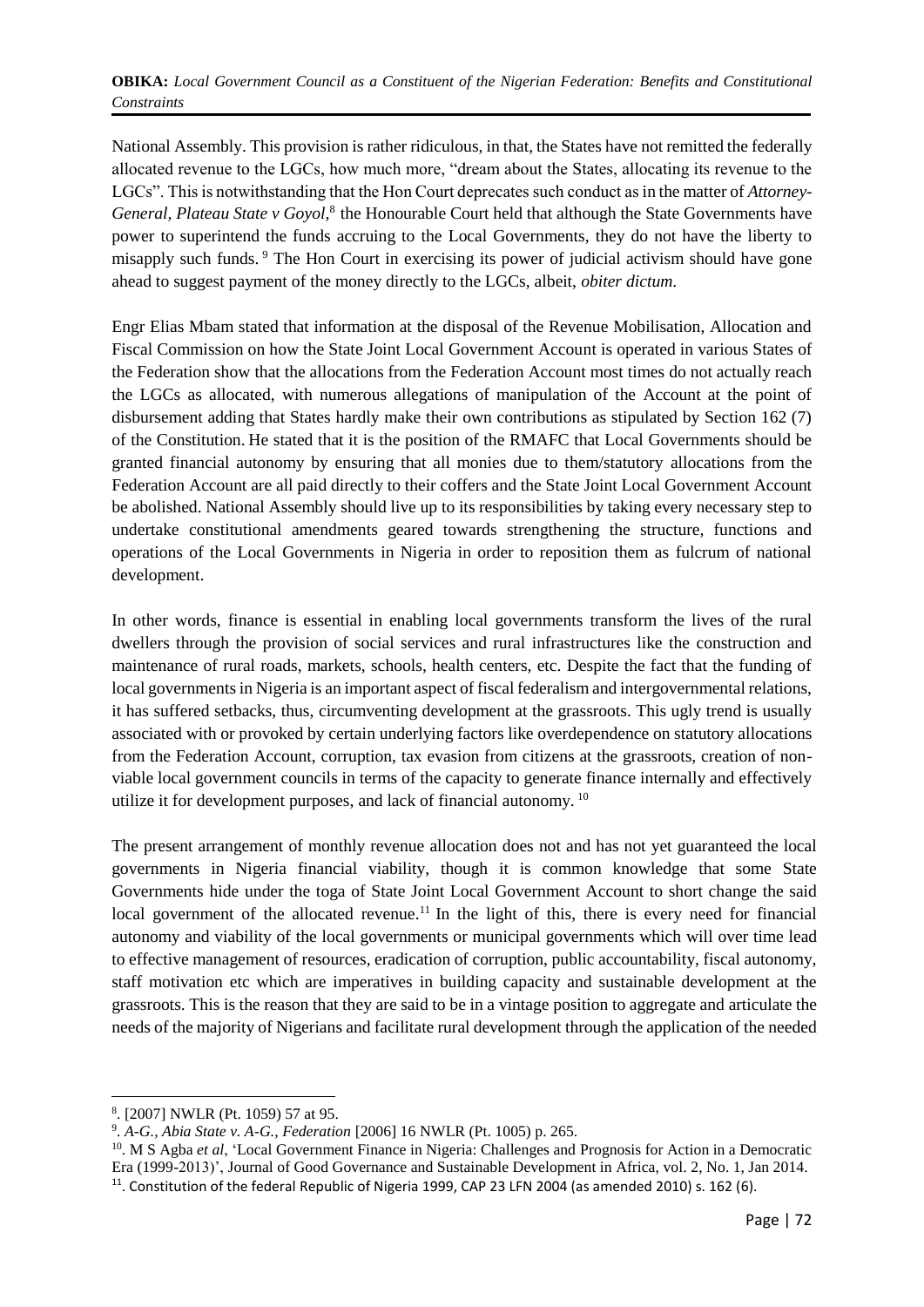#### **NAUJILJ 9 (2) 2018**

financial and human resources in their operations, $12$  and thus reduce rural-urban migration, thereby encouraging agricultural development.

The Constitution of the Federal Republic of Nigeria strategically positioned the local governments to provide public goods and services whose benefits and impacts are localized in nature.<sup>13</sup> It is however, deductible from the foregoing that local government councils in Nigeria being the closest to the people occupy a peculiar position as promoters of grassroots mobilization and participation in governance. It is the catalyst for rural transformation and development and where and when it is well-managed and administered, the local government system shall prove to be an essential component to national transformation and development.

Local government financial viability and independence cannot be over emphasised, thus the issue of how local governments in Nigeria generate fund to meet their financial obligations in the course of discharging their constitutional functions and duties stands out as a very important issue. There are basically two major sources of local government finance in Nigeria, namely, internally generated revenue (which is revenue generated within the local government area of administration) and externally generated revenue which refers to the local government funds generated outside the local government area of administration, including allocation from other federating units.<sup>14</sup>

The Local Government Council being incorporated as one of the federating units alongside the federal and state governments implies the adoption of the Constitutional provision that Nigeria should be a federation as contained in Section 2 (2) of the Constitution. Federalism is principally concerned with the division of powers between a central government and the other federating units, states or regional governments. Consequently, fiscal federalism deals with the division of financial powers between central and other federating units or governments, including the local or municipal governments as are being advocated for herein, to ensure their financial independence, ability to make and implement laws meant to achieve same. In a federation, this division of powers between the federal/central government and the other federating units/governments is usually very well outlined in the Constitution, in such a way that the right to self-governance of the component states and local governments (where applicable, as is advocated in this work) is usually constitutionally entrenched and committedly guaranteed. These component entities will also possess their own constitutions which are a little elevated over the present States' laws and local government bye-laws currently in operation, and they are at liberty to amend it as they deem fit. In almost all federations the federal/central government enjoys the powers of foreign affairs/policy, national defense, immigration, currencies, banks, customs, telecommunications and national issues applicable to all the federating units, without which the federation would not be a single sovereign state.

Wherever there is a practice of true federalism, the central or federal government does not have any business with provision of the following:

i. Health, education, water and agriculture;

<sup>&</sup>lt;sup>12</sup>. A A Adedokun, 'Local Government Tax Mobilization and Utilization in Nigeria: Problems and Prospects', [http://visar.csustan.edu/aaba/Adedokun.pdf.](http://visar.csustan.edu/aaba/Adedokun.pdf) on 4 July, 2014.

<sup>13</sup> . F O Egwaikhide, 'Intergovernmental Fiscal Relations in Nigeria'; In Egwaikhide, F. O. (eds. 2004), *Intergovernmental Relations in Nigeria,* Ibadan: Programme on Ethnic and Federal Studies, 1-23 at p 2.

<sup>14</sup> . E N Alo, 'Fiscal Federalism and Local Government Finance in Nigeria', (2013) *World Journal of Education*, 2

<sup>(5): 19-27,</sup> p. 23.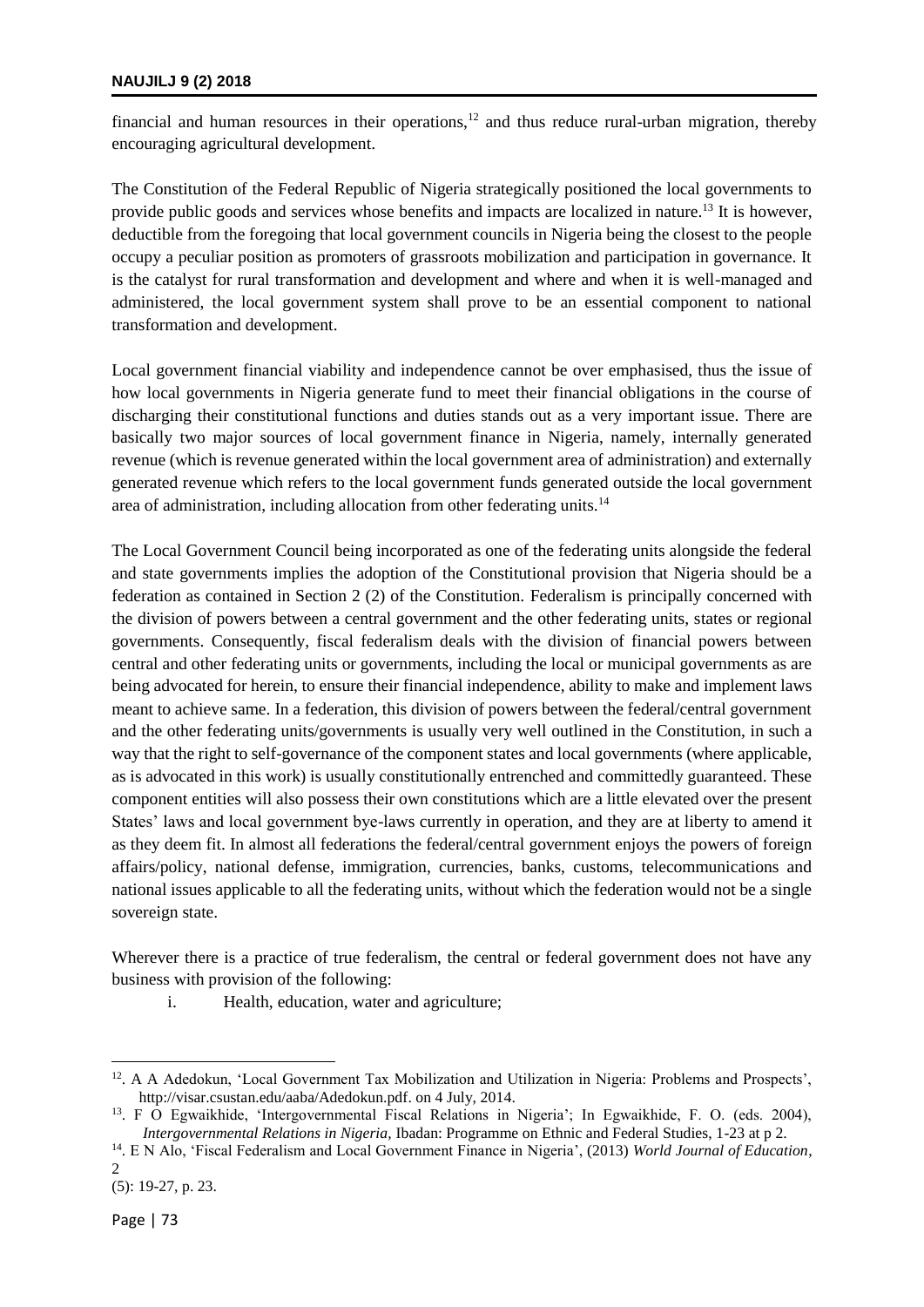- ii. Matters that concern mineral resources other than those that are related to the production of arms, ammunition and security of the nation generally;
- iii. Taxation of incomes, profits and capital gains (with the exception of members of the armed forces, officers of the Nigerian Foreign Service, residents of the Federal Capital Territory, Abuja and persons resident outside Nigeria who derive income or profit from Nigeria) which should be left to States and Local Governments.

The Exclusive Legislative List of the Constitution should be amended in such a way that the Federal Government of Nigeria should only be limited to the following powers/items, while the rest be expropriated and divested to the State and Local Government Councils as being advocated in this work, to wit: Item 2, Arms, ammunition and explosives; Item 9, Citizenship, naturalisation and aliens; Item 15, Currency, coinage and legal tender; Item 16, Customs and excise duties; Item 17, Defence; Item 18, Deportation of persons who are not citizens of Nigeria; Item 20, Diplomatic, consular and trade representation; Item 21, Drugs and poisons (distinct from provision of primary health care); Item 22, Election to the offices of President and Vice-President; Item 24, Exchange control; Item 25, Export duties; Item 26, External affairs; Item 27, Extradition; Item 30, Immigration into and emigration from Nigeria; Item 31, Implementation of treaties relating to matters on this list; Item 35, Legal proceedings between Governments of States or between the Government of the Federation and Government of any State; Item 36, Maritime shipping and navigation, etc; Item 37, Meteorology; Item 38, Military (Army, Navy and Air Force) including any other branch of the armed forces of the Federation; Item 41, Nuclear energy; Item 42, Passports and visas; Powers of the National Assembly, and the privileges and immunities of its members; Item 48, Prisons; Item 49, Professional occupations as may be designated by the National Assembly; Item 50, Public debt of the Federation; Item 51, (National) Public holidays; Item 52, Public relations of the Federation; Item 53, Public service of the Federation including the settlement of disputes between the Federation and officers of such service; Item 54, Quarantine; Item 56, Formation and regulations of political parties; Item 59, Taxation of incomes, profits and capital gains, of armed forces personnel, residents of Federal Capital Territory, non-resident individuals, *ejusdem generis;* Item 62, Trade and commerce, etc; Item 63, Traffic on Federal trunk roads; Item 64, Water from such sources as may be declared by the National Assembly to be sources affecting more than one state; Item 66, Wireless, broadcasting and television other than broadcasting and television provided by the Government of a state; allocation of wave-lengths for wireless, broadcasting and television transmission;

Item 67, any other matter with respect to which the National Assembly has power to make laws in accordance with the provisions of this Constitution. Item 68, Any matter incidental or supplementary to any matter mentioned elsewhere in this list.

Summarily, the study proposes divestment of a whole lot of power by the federal government and retention of basically those powers that are national in nature and affects every unit generally; powers that have to do with national security (with the exception of Police, where the states or other federating units can form their own smaller units of neighbourhood/homeland Police, to complement the Federal Police) and such like.

There should be amendment of the extant laws where necessary in order to achieve this onerous but deserving objective of incorporating the LGCs as part of the federating unit. Section 7 (1) of the Constitution of Nigeria should be amended so as to recognize the municipal or local government as a full and independent arm of government with powers *inter alia* to make laws, impose and collect revenues and especially taxes only on those activities carried out in its turf. Section 7 (3) and paragraph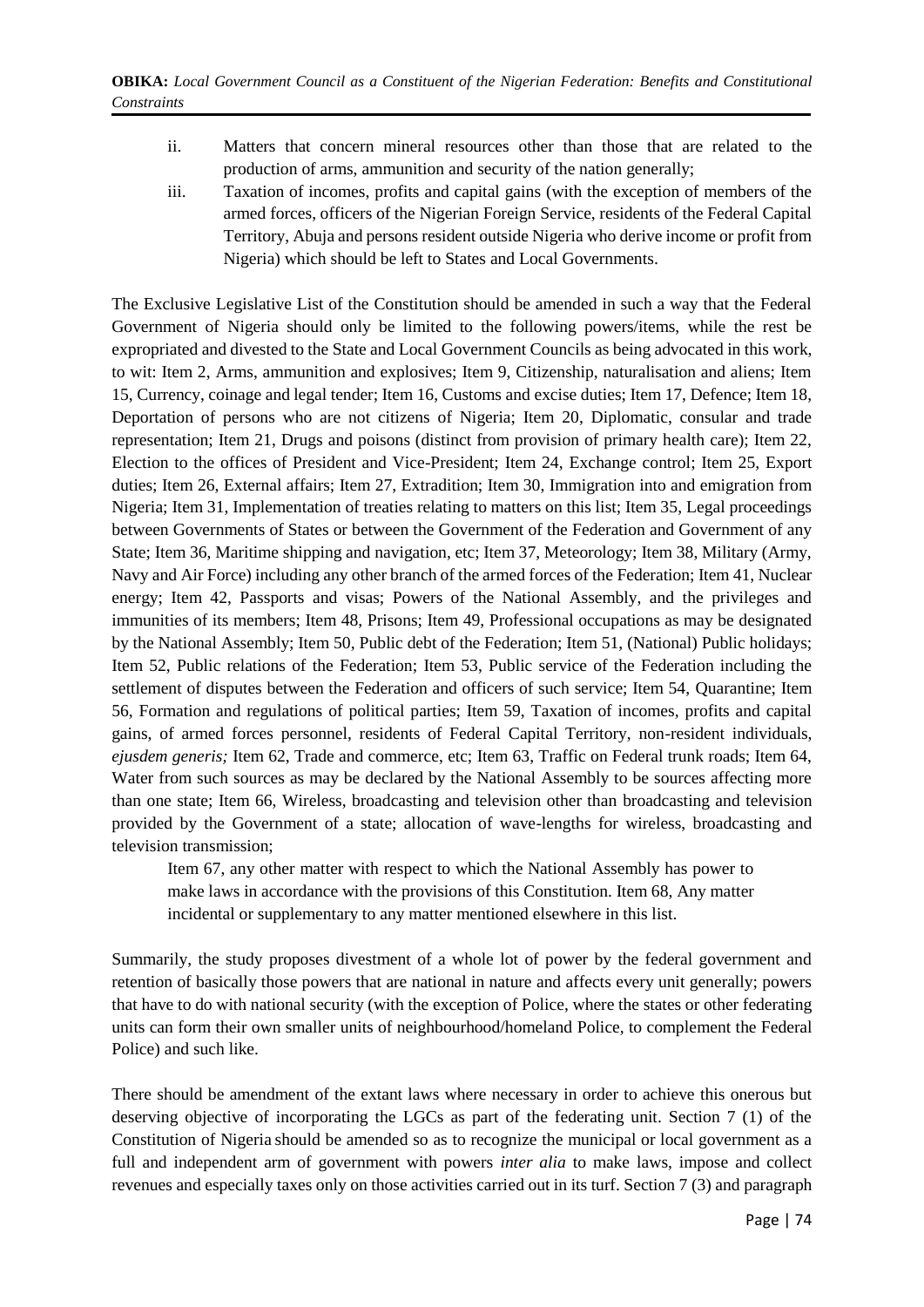1 of the fourth Schedule of the Constitution of Nigeria should be amended to read that the Local Government Council by its (bye) law, should establish an Economic Planning Board saddled with the responsibility of economic planning and development of the area without the involvement or interference of any other federating unit and especially the States.

Furthermore, Section 318 of the Constitution interprets the word "government" to include the government of the federation, or of any state or of a local government council or any person who exercises power or authority on its behalf. The local government authority should be liberated and allowed to really function as a "government" as stipulated and defined by the Constitution of Nigeria. The law should make provision for the percentage of the tax the local government shall retain and work with and the percentage it shall send to the state government, who in turn shall aggregate all its income from all sources and also remit a percentage to the federal or central government, or from the LGCs directly to the central/federal government. This is the fastest way to grow this economy as everyone will be left to develop at their own pace, pay wages and salaries according to their income and resources and not lazily wait for Abuja and the Federal Accounts and Allocation Committee (FAAC) to monthly give them handouts to run their LGCs and the States.

Section 44 (3) of the Constitution of Nigeria mandates that the entire property in and control of all minerals, mineral oils and natural gas in, under or upon any land in Nigeria or in, under or upon the territorial waters and the Exclusive Economic Zone of Nigeria shall vest in the Government of the Federation and shall be managed in such manner as may be prescribed by the National Assembly. This directive is an emphatic and imperative one and means that no State or Local Government not to talk of persons has any right whatsoever, to meddle into any land or territorial waters even though within its territory to mine, exploit or excavate any minerals, mineral oils and natural gas. The more reason why the campaign for fiscal autonomy, resource control etc is being advocated is that the pitfall and consequence of these humongous and plethora of power given to the Federal/Central Government, is that if it fails to exploit a particular mineral in a particular local government or state, that is *nunc dimittis* so far as that mineral and locality is concerned. The examples of these abound everywhere in Nigeria, and amounts to the exact reason why our economy is not diversified. If the localities where these minerals are situated, be they local government or state government are allowed to exploit same and pay an agreed percentage of the revenue realised to the Federal/Central Government, by now our economy would have been highly diversified. This is because even the entities that lack the needed fund to exploit their mineral deposits would have been challenged by the steps taken by others to seek means and ways of doing same including partnering with local or foreign investors. Even the Taxes and Levies Schedule Amendment Order 2015, that empowers states to collect Mining, Milling and Quarrying fees, needs strengthening by vesting of minerals etc on the government of the area, as it cannot be said to have impliedly amended this constitutional provision.

The Minerals and Mining Act<sup>15</sup> has been repealed by Nigerian Mineral and Mining Act<sup>16</sup> but is silent as to the status of the Minerals and Mining Act (Schedules) <sup>17</sup> which contains various Minerals and Mining Forms for prospecting rights grant. It merely empowers and directs the Minister of the Federal Republic of Nigeria on how to issue the prospecting right, to whom it can be issued, duration of grant, the locality it should operate and minerals upon which it can be granted like Gold, Diamond etc. The

 $\overline{a}$ 

<sup>15</sup> . CAP M12 LFN 2004 (repealed).

<sup>16</sup> . No 20 2007.

<sup>17</sup> . CAP M12 LFN 2004.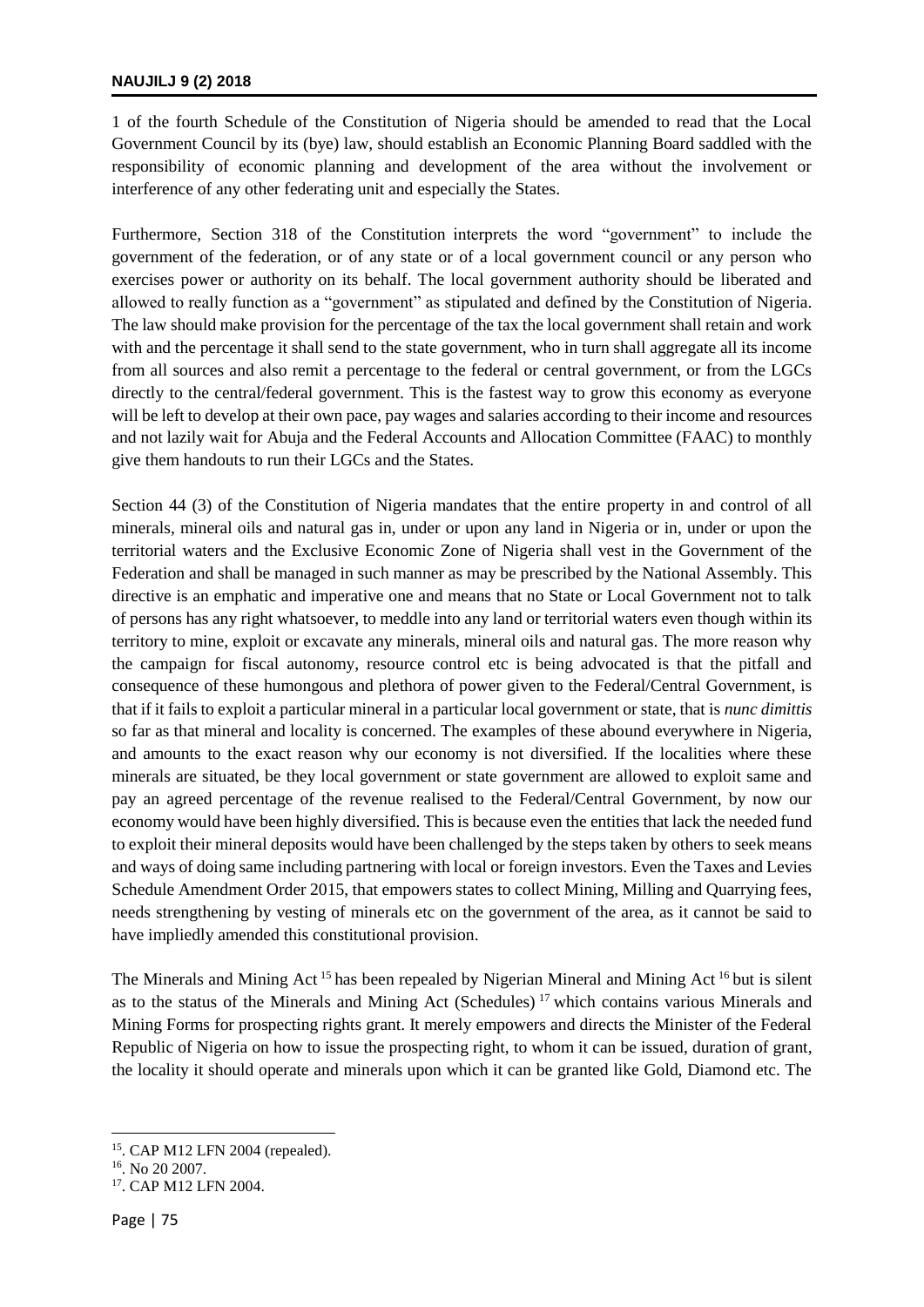Nigerian Mineral and Mining Act <sup>18</sup> like Section 44 (3) of the Constitution of Nigeria vests all rights and property in the minerals in the Federal Government. In Section  $1<sup>19</sup>$  thereof it states that the entire property in and control of all mineral resources in, under or upon any land in Nigeria, its contiguous continental shelf, and all rivers, streams and water courses throughout Nigeria, any area covered by its territorial waters or constituency and the exclusive economic zone, is and shall be vested in the government of the federation, for and on behalf of the people of Nigeria. Sub-section (2) mandates that all lands upon which minerals are found in commercial quantity shall be acquired by the government of the federation in accordance with the provisions of the Land Use Act. <sup>20</sup> All these are impediments to achieving true fiscal federalism, fiscal autonomy for the states and will also affect the local government council even when they are finally integrated as part of the federating unit as is being proposed in this work, and thus, should be amended.

The Fourth Schedule of the Constitution further stipulates what the functions of the Local Government Council are, which are all subservient and subject to the powers of the State Government, and ought to be amended.

### **3. Local Government in Brazil and Spain** <sup>21</sup>

This South American country of Brazil gained its independence in 1822 in 1889 the country became a republic. <sup>22</sup>The Federal Republic of Brazil includes the Union, States, Federal District and Counties, all autonomous. This simply means that they are politically and financially independent, self-governing, self-regulating and ability to make decisions and act on them independently. There are 26 states, over 5, 500 municipalities, with the capital city called Brasilia. <sup>23</sup> The states and municipalities of Brazil are divided up as such mainly for geographical and administrative purposes with each municipality representing an average of about 35,000 residents and each state has an average of 214 municipalities. <sup>24</sup>The administrations, or local governments, are autonomous, granting them a measure of independence from the political regions around them. They can create their own laws (within reason), collect taxes from their residents and receive funds from the state. <sup>25</sup>

Each municipality is headed by an elected mayor and a legislative body that handles the legal aspects of running the municipal area with its political power limiting it from any judicial matters or actions as the courts are only organised at a state level. <sup>26</sup>

The Constitution of Brazil provides in Article 18 that "The political and administrative organization of the Federative Republic of Brazil includes the Union, States, Federal District, and Counties, all autonomous, as provided for in this Constitution". The import is that it *ab initio* granted autonomy to the federating units.

**.** 

26 . *Ibid.*

<sup>18</sup> . No 20 2007.

<sup>&</sup>lt;sup>19</sup>. The Nigerian Mineral and Mining Act No 20 2007.

<sup>20</sup> . *Ibid.*

 $21.$  E Fossas & F Velasco, 'Local Government in Spain' (2005), http://www.kas.de/wf/doc/kas 8271-544-2-

[<sup>30.</sup>pdf](http://www.kas.de/wf/doc/kas_8271-544-2-30.pdf) accessed on 3 August, 2015.

 $22$ . Brazil - States and Municipalities, culled from [http://www.brazil.org.za/states-and-municipalities.html,](http://www.brazil.org.za/states-and-municipalities.html) accessed on 3 August, 2015.

<sup>&</sup>lt;sup>23</sup>. Brazil Constitution of 1988 (rev. (revised) 2014), Title 111, Chapter 1, Art 18 §1°.

<sup>24</sup> . *Ibid.*

<sup>25</sup> . *Ibid.*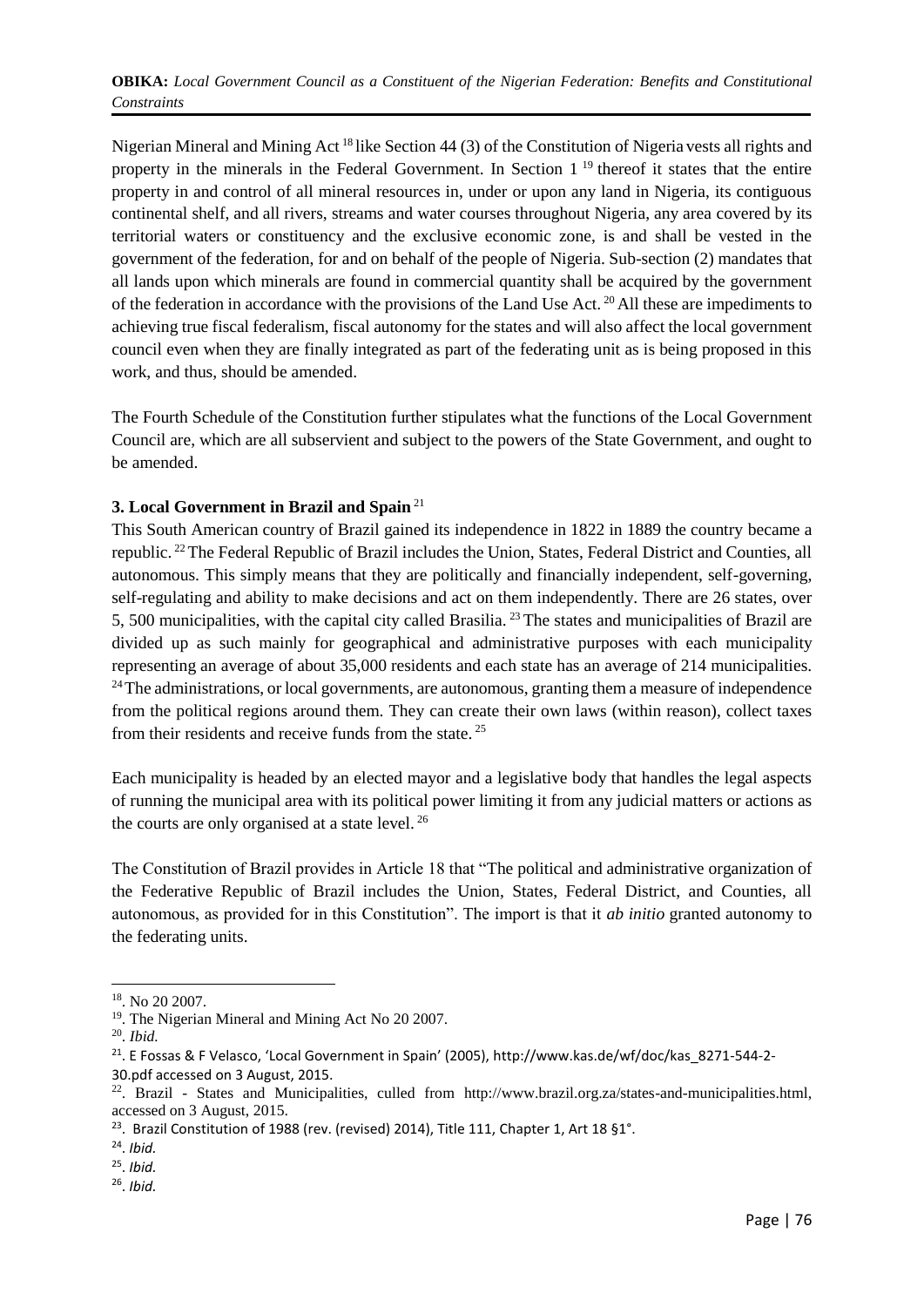Whereas Art 24 of the Constitution<sup>27</sup> on the other hand talks about concurrent power to legislate and states that the Union, States and Federal District shall have concurrent power to legislate on: tax, financial, penitentiary, economic and urban planning law; the budget; production and consumption; etc The Union in Brazil has only 29 items for which it can exclusively exercise power and authority upon, compared to 68 items in the Exclusive Legislative List of the Constitution of Nigeria in addition to some matters in the Concurrent Legislative List, making it a total of 82 items for the Nigerian Federal Government.

The crusade and proposition for an autonomous local government as part of the federating unit in Nigeria is given more bite by the example of Spain. The fact is that the governance system in Spain is quite different from that of the old federations, not only because Spain does not work as a federal system in many ways, but also because the constitutional recognition of local government in those systems is a modern phenomenon, yet it appreciates the essence of autonomy to its units. The Public authority in Spain is vested in four levels of government which are the central state (referred to as the state), the Autonomous Communities, provinces and municipalities. The Spanish Autonomous Communities are 17, the Provinces are 50 and Municipalities are 8,108. The structures established in the Spanish Constitution of 1978 can only be understood completely if one takes into account the organisation of the dictatorial regime that existed from 1939 to 1975. The military dictatorship of General Franco, in power until 1975, initiated a clear centralisation of public authority eliminating all forms of regional autonomy with the exception of the provinces and the municipalities. The democratic transition embodied by the Spanish Constitution <sup>28</sup> did not radically change the territorial organisation but, rather supplemented and readjusted it by creating the Autonomous Communities and reorienting the local bodies (provinces and municipalities) towards democratic local self-government. Section 137 of the Spanish Constitution <sup>29</sup> provides that 'The State is organised territorially into municipalities, provinces and the Self-governing Communities that may be constituted. All these bodies shall enjoy selfgovernment for the management of their respective interests'. The above cited section depicts the importance attached to self-governance and by inference independence of the various units making up the State for the management of their respective interests including their laws, finances and expenditure.

The Constitution guarantees the autonomy of municipalities. These shall enjoy full legal entity. Their government and administration shall be vested in their Town Councils, consisting of Mayors and councilors. Councilors shall be elected by residents of the municipality by universal, equal, free, direct and secret suffrage, in the manner provided for by the law. The Mayors shall be elected by the councilors or by the residents. The law shall lay down the terms under which an open council of all residents may proceed. The governance and administration of the Municipalities is vested in the Town Councils consisting of Mayors and Councilors elected by the residents of the municipality. This can be referred to as the equivalent of our local government areas in Nigeria, which is governed by the Local Government Chairman (Mayor) and the Councilors.

Furthermore, the structuring of the Spanish State into municipalities, provinces and Autonomous Communities implies that the municipalities and provinces are no longer merely internal divisions of the Autonomous Communities, but rather part and parcel of the State as a whole.

<sup>27</sup> . *Ibid.*

<sup>28</sup>. Spanish Constitution (Constitución Española) 1978.

<sup>29</sup> . *Ibid.*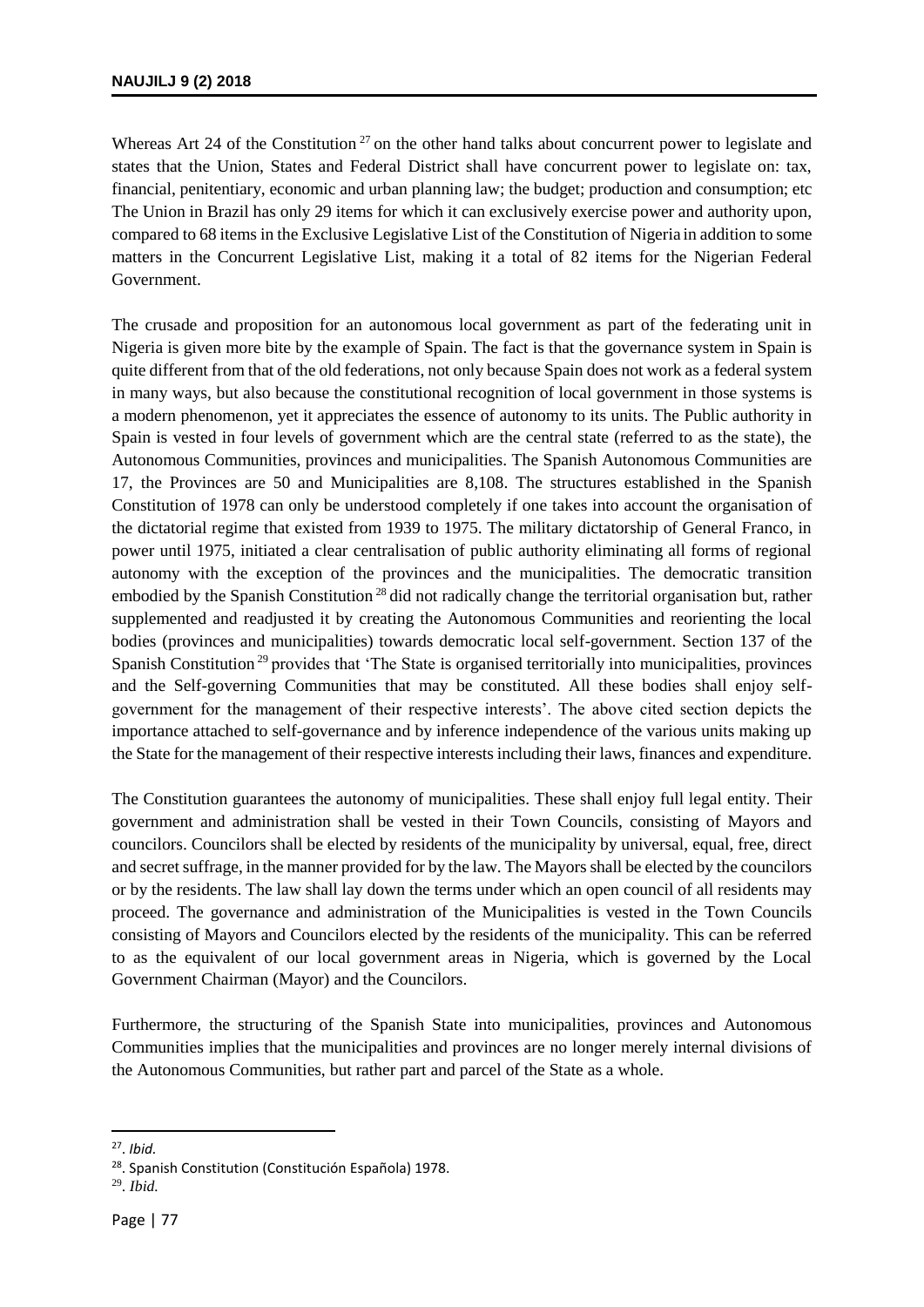**OBIKA:** *Local Government Council as a Constituent of the Nigerian Federation: Benefits and Constitutional Constraints*

### **4. Benefits of Constituting the Local Government Councils as Part of the Federating Units**

This work relies on the fact that if there is autonomy in the federating units especially with the inclusion of the local government as one of the federating units (being closer to the people), because it knows the immediate and remote needs of the rural dwellers. They are better placed and positioned to more cost efficiently and effectively implement the revenue and tax laws too, which will bring about realisation of more revenue and in turn engender healthy competition and development. There is so much concentration of power and resources at the center to the extent that there is under-utilization and abuse of resources through wasteful spending to outright embezzlement and corruption. The benefits derivable from incorporating the Local Government Council as part of the federating unit is better seen in practical terms from the implementation of these tax laws used as examples below.

The Capital Gains Tax Act<sup>30</sup> (hereinafter referred to as CGTA) is an Act made to provide for the taxation of capital gains accruing to persons, corporations, entities etc on disposal of assets in Nigeria and also outside the country subject to some provisos.<sup>31</sup> This tax has a lot to do with individuals as stated above, to that extent it is better left for the people in the locality that are close to the persons concerned and have easier access to them to handle same. Even at that, it will be hectic tracking the said transactions because of its nature and magnitude of the number of transactions involved on daily basis, evidenced by the number of persons that earn their income and sustenance through same, which shows that it is not only lucrative but also a huge enterprise. The Federal Government through its collecting agency, the Federal Inland Revenue Services (FIRS) are not and can never optimize the collection of this tax as they do not have the capacity in terms of manpower, spread and ability to reach the persons concerned. The FIRS at most has just one (1) office per state of the federation with a couple of staff, they are not situated in the various LGCs headquarters where majority of the people live not to talk of the hinterland area. So how can they adequately monitor these transactions that go on, on a daily basis. Even if they know and decide to pursue same, they will certainly be overwhelmed by the enormity and plethora of same.

The state governments on their own part are not even collecting one-tenth  $(^{1}/_{10})$  of the CGTA because of the afore stated reasons. The CGTA that the States collect are gotten only when the entities concerned had transacted on a landed property and they come to register the property in the various lands registries. So what happens to those that does not show up to register their interest in the lands registry. Some others transfer their interest from one person to the other without registering same, which tantamount to loss of revenue to the states involved. The huge sums involved in registration of interests in properties is not helping matters either, and may have pushed some Lawyers into encouraging and aiding tax evasion. This evasion of tax happens when Mr. A has sold property to Mr. B, Mr. B sells to Mr. C who in turn sells same to Mr. D. Since Mr. A, B & C did not register their interest and therefore did not pay the CGTA, some crafty Lawyers will prepare the title documents to read that Mr. A sold same directly to Mr. D which implies that they do not recite the full history of the property and consequently deny the concerned government of their revenue, (though they smartly prepare some other documents showing the devolution and transfer of the property between the parties in order to protect the interest of their client).

Section 7 of the CGTA gives credence to the above stated fact as it leaves the reader very curious and wondering how the FIRS really and honestly intends to follow up and collect the said CGTA. In Section

1

<sup>30</sup>. CAP P8 LFN 2011.

<sup>31</sup> . *Ibid*.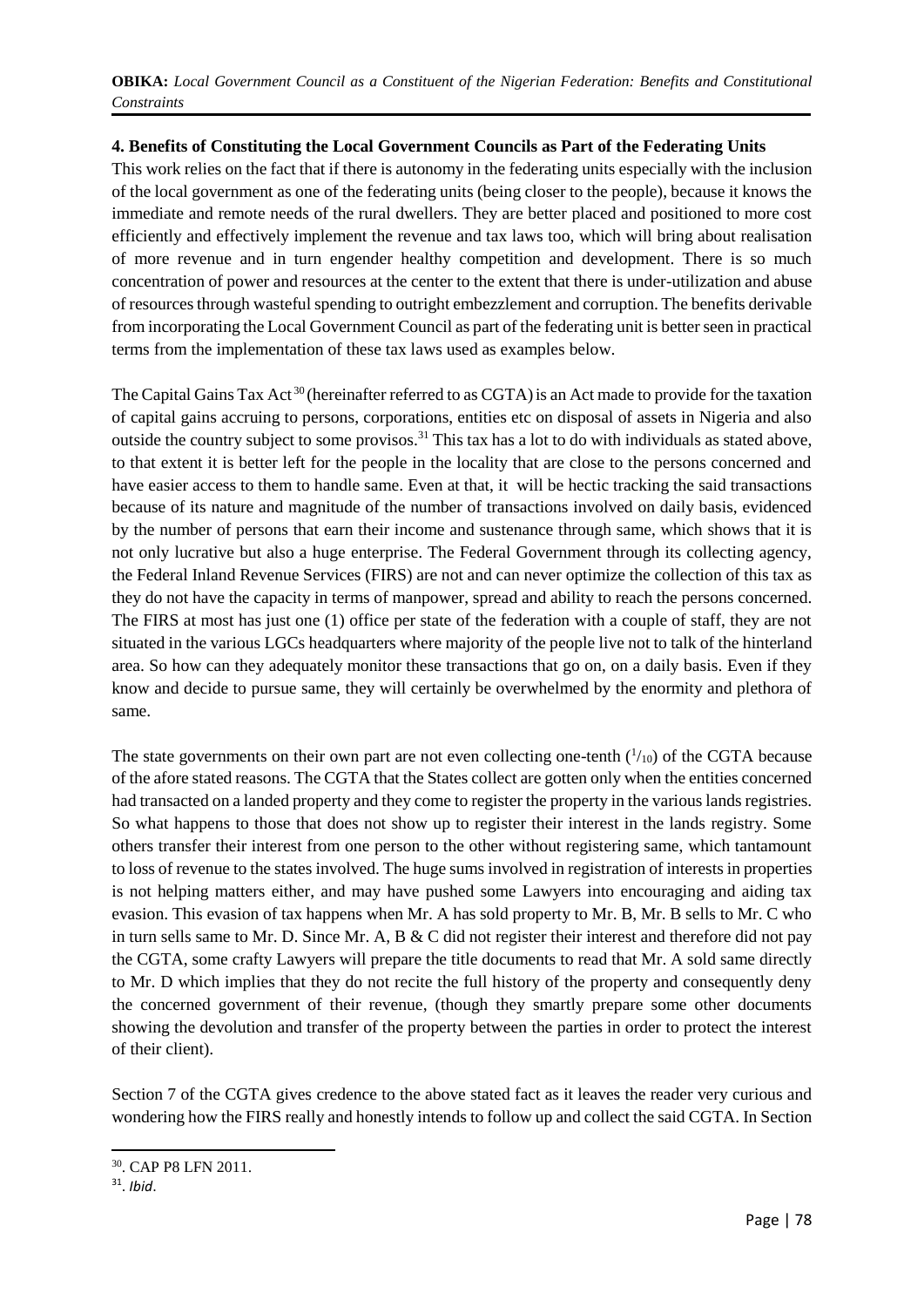7 (1) of the CGTA that deals with a person acquiring an asset and the disposal of it and determination of the consideration payable on same, how will the FIRS or even the State Internal Revenue Services that are mostly located in the state capitals even get wind or knowledge of the transaction and requesting for the particulars of the person from whom the asset was acquired, the consideration paid etc as provided for in Section 44 of the CGTA not to talk of assessing the entity to tax and follow up on the collection of same. Even the Local Governments through their Local Government Revenue Committee that the Researcher is advocating that they be allowed to collect same will have their plates full in actualisation of this, how much more the federal and state governments. Furthermore, Section 7 (2) of the CGTA makes provision for where a person disposes by way of a gift an asset acquired by way of a gift or otherwise and under sub-section 7 deals with an asset acquired by a creditor in satisfaction of his debt or part thereof; Section 26 (2) (a) provides for a situation where a property held on trust ceases to be so held wherein the trustees are treated as if they had disposed of it and immediately re-acquired it, thereby subjecting any gain on the disposal of these and other transactions to CGTA tax etc., how can these transactions and others not mentioned be ever collected not to talk of being easily tracked and brought into the tax net by a very distant revenue or tax authority as provided by the extant law.

The Companies Income Tax Act<sup>32</sup> (referred to as CITA) is an Act to consolidate the provisions of the Companies Income Tax Act 1961 and to make other provisions relating thereto with regards to the taxation of companies in Nigeria. Section 9 of CITA <sup>33</sup> in its paragraph (b) provides that companies should pay tax on rent collected by it from the occupants of its properties. These properties are situated on the ground and in particular localities of the country, some are in the urban areas while others are in the rural areas. It will be more efficient and cost effective if the federal government, state governments and local government areas collect tax from the profits made by the companies within their jurisdiction as they are more likely to know about such in and out movements of tenants, follow up on how much and when rents are paid to collect withholding tax, than someone in faraway Abuja or various state capitals if the property is not located therein. They can do this by asking the tenants to show or paste photocopies of their receipts on their doorpost as is done for other payments like Business premises registration and renewal payment receipts, Electricity Bills receipts, ESWAMA etc or by calling for the books of the company.

The likely question agitating the mind of a reader is whether this would not lead to double and multiple taxes on the companies if this proposal is applied, taking for instance companies like Coca Kola, 7 Up, NNPC etc., that have numerous and widespread branches across the federation. Firstly, companies owned by the federal, states and local governments or in which they own substantial equity and interest are exempted (ie profits of government). The other companies should pay tax according to the exact business transaction carried out in the localities, eg. say Coca Kola or 7 Up companies that have outlets or offices from where they make deliveries should be taxed based on the number of their products circulated and sold within the locality. This can easily be deciphered from their waybills and stock book of products received, after all they take advantage of the facilities in the said localities like access roads, bridges, water, sanitation etc., which are maintained by tax payers fund. If they are companies that insist that they are not making enough profits from offices or outlets opened by them and same cannot be determined, then they should be made to pay an agreed fee as tax or they should be a catergorised fee depending on the nature of business carried on by them, after crosschecking their stock books, ware bills, loading bills etc.

1

<sup>32</sup>. CAP C21 LFN 2004 (as amended 2011).

<sup>33</sup> . *Ibid.*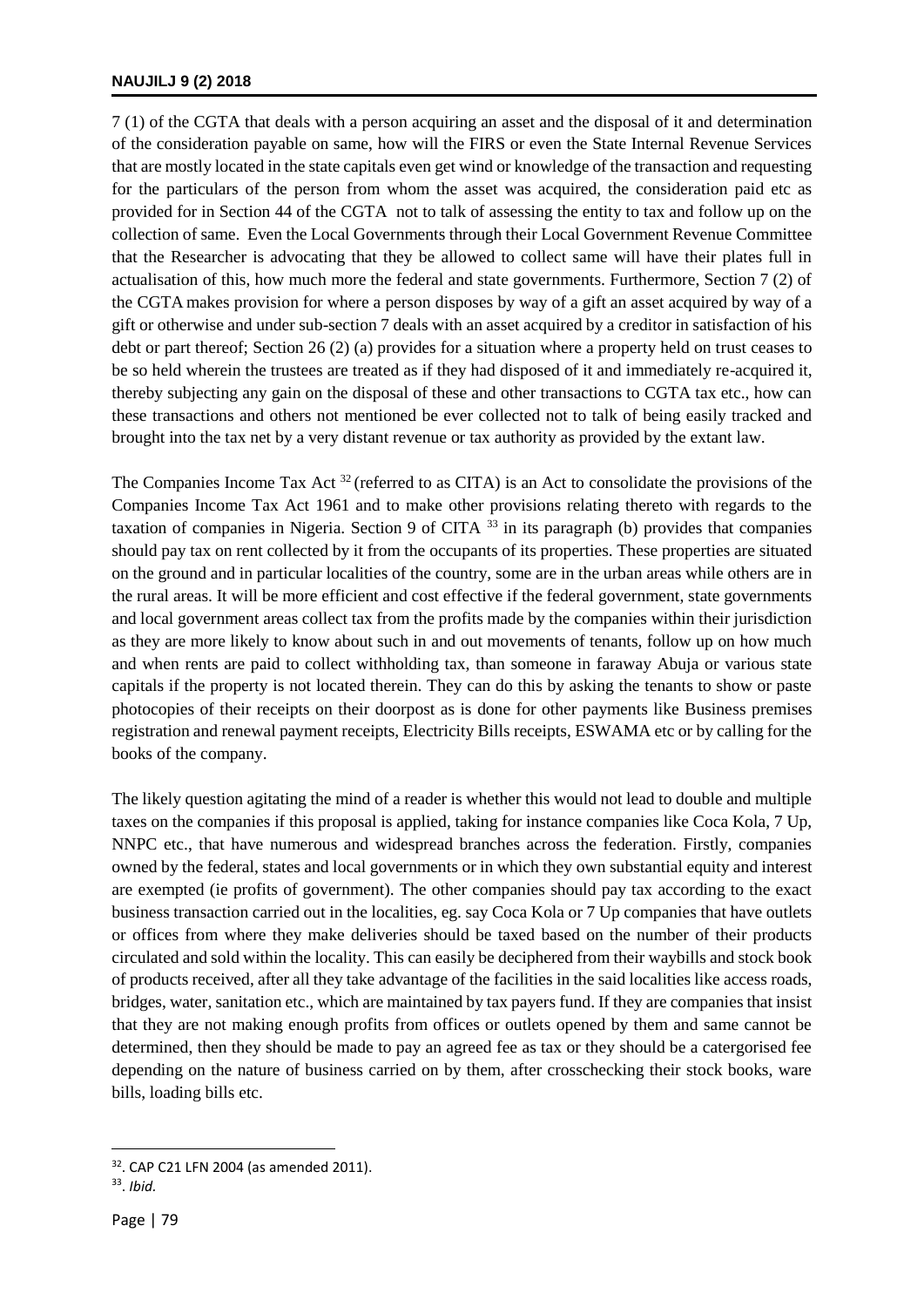Section 11 (4) of CITA states that Agricultural trade or business involves the establishment or management of plantations, cultivation or production of crops, fruits, vegetables etc, and animal husbandry generally. These activities and projects are carried out mostly in the hinterlands and suburbs of towns and cities and the imposition and collection of tax on them will be better handled by the locality where they are situated, be it federal, state or local government. Even when a company willingly or is mandated by the FIRS to comply with the provisions of Section 12 of CITA which requires it to make a full disclosure of the terms of any agreement entered into by it either orally or in writing with regards to services listed under Section 9 of CITA to wit: payment of tax on profits accruing from trade or business; rent or premium; dividends, interests, royalties, discounts, charges or annuities; fees, dues, allowances etc. the enormity and plethora of the transactions alone for just one state like Lagos or Port Harcourt will simply overwhelm the FIRS for the entire year. Hence, the Researcher's advocacy that Local Government Council be made part of the federating unit, and the federating unit closest to the entity be empowered and authorize to collect taxes from them.

When a company claims to have ceased to carry on a trade or business under Section 29 (4) of CITA, how can the FIRS adequately and independently verify same, more so, if the said company is not situated within the metropolis of the state like many companies presently are, due to dearth of expansive plots of land within the towns for citing of industries.

The Personal Income Tax Act <sup>34</sup> (referred to as PITA) is an Act to impose income tax on individuals, communities, families, executors and trustees; and to provide for the assessment, collection and administration of the tax. There is no gain saying that Sections 69, 70, 71, 72, 73  $\&$  74 of PITA which deal with deduction of tax on rent, interest, dividend, Director's fees, at source and penalty for failure to deduct tax respectively and pay same over to the relevant tax authority, is easier implemented by the government closest to the remitting entities in terms of follow up and investigation, in contradistinction to the present position whereby the FIRS is empowered and expected to do same.

The Value Added Tax Act<sup>35</sup> (referred to as VAT) is an Act to impose and charge Value Added Tax on certain goods and services and to provide for the administration of the tax and related matters. It is much easier and practicable for the States and Local Government Areas to administer this tax than the Federal Government *via* their agency the FIRS. Section 40 of the VAT Act deals with distribution of revenue and invariably acknowledges the fact that this is a tax meant for the States and Local Government Areas, in that it is charged and payable on the supply of goods and services, (other than exempt goods and services) carried on, on their turfs, which the FIRS collects on their behalf. It recognises the principle of derivation and provides that not less than 20% of the revenue shall be distributed on the basis of derivation (i e the area the revenue was generated from should retain 20% thereof) to the concerned States and Local Government Areas.

The researcher firmly canvasses that the States and Local Government Areas of the Federation should be allowed to collect VAT on the vatable activities carried out on their turfs by corporate and noncorporate entities. Firstly, they are closer to the said entities and most likely to monitor the activities and assess to VAT as applicable and collect more revenue than an FIRS with an office at best at the state capital, waiting for the vatable entity to come and register, collect and remit same. Secondly, the

<sup>34</sup>. CAP P8 LFN 2011.

<sup>35</sup>. CAP V1 LFN 2004.